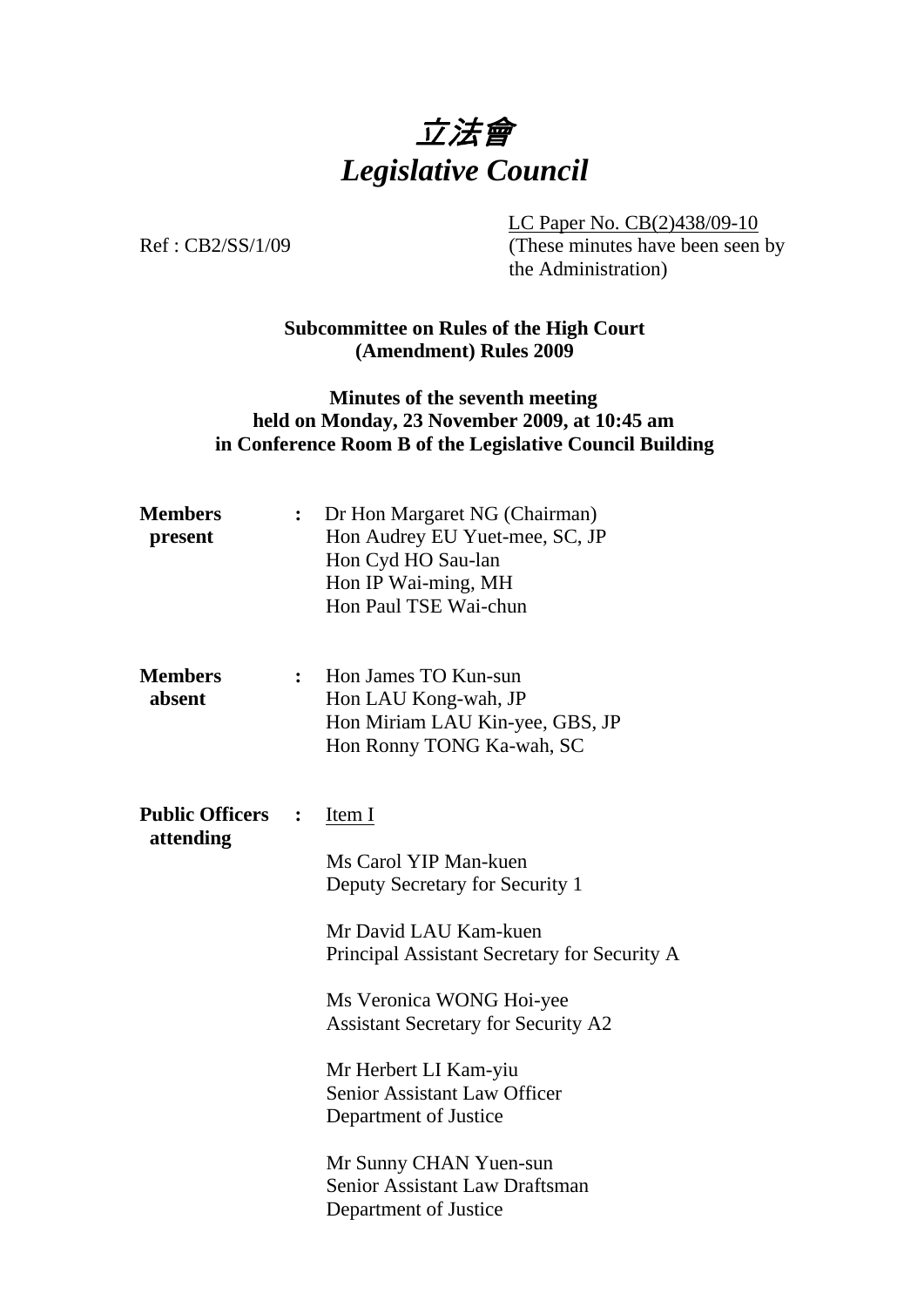|                               |                | Miss Selina LAU Suet-ching<br><b>Senior Government Counsel</b><br>Department of Justice                                 |
|-------------------------------|----------------|-------------------------------------------------------------------------------------------------------------------------|
|                               |                | Ms Daphne SIU Man-suen<br><b>Senior Government Counsel</b><br>Department of Justice                                     |
|                               |                | Mr Ted TSANG Cheung-tat<br>Acting Chief Superintendent of Police (Narcotics Bureau)<br>Hong Kong Police Force           |
|                               |                | Mr Bernard LAW Chiu-woon<br>Chief Inspector (Financial Investigation 1)<br>(Narcotics Bureau)<br>Hong Kong Police Force |
| <b>Clerk</b> in<br>attendance | $\ddot{\cdot}$ | Miss Mary SO<br>Chief Council Secretary (2)5                                                                            |
| <b>Staff</b> in<br>attendance | $\ddot{\cdot}$ | Mr Timothy TSO<br><b>Assistant Legal Adviser 2</b>                                                                      |
|                               |                | Miss Josephine SO<br>Senior Council Secretary (2)1                                                                      |
|                               |                | Ms Sandy HAU<br>Legislative Assistant (2)5                                                                              |
|                               |                |                                                                                                                         |

#### Action

### **I. Meeting with the Administration**

[LC Paper Nos. CB(2)121/09-10(03) and CB(2)172/09-10(02)]

1. The Subcommittee deliberated (index of proceedings attached at **Annex**).

Continued scrutiny of the new Order 117A

#### *Rule 25 - Application for compensation*

2. Ms Cyd HO asked whether the Chief Executive and the Secretary for Security would be covered by rule 25(2)(b) of the new Order 117A which specified that the summons or expedited originating summons must also be served on "any other person on whose part, it is alleged, there has been default".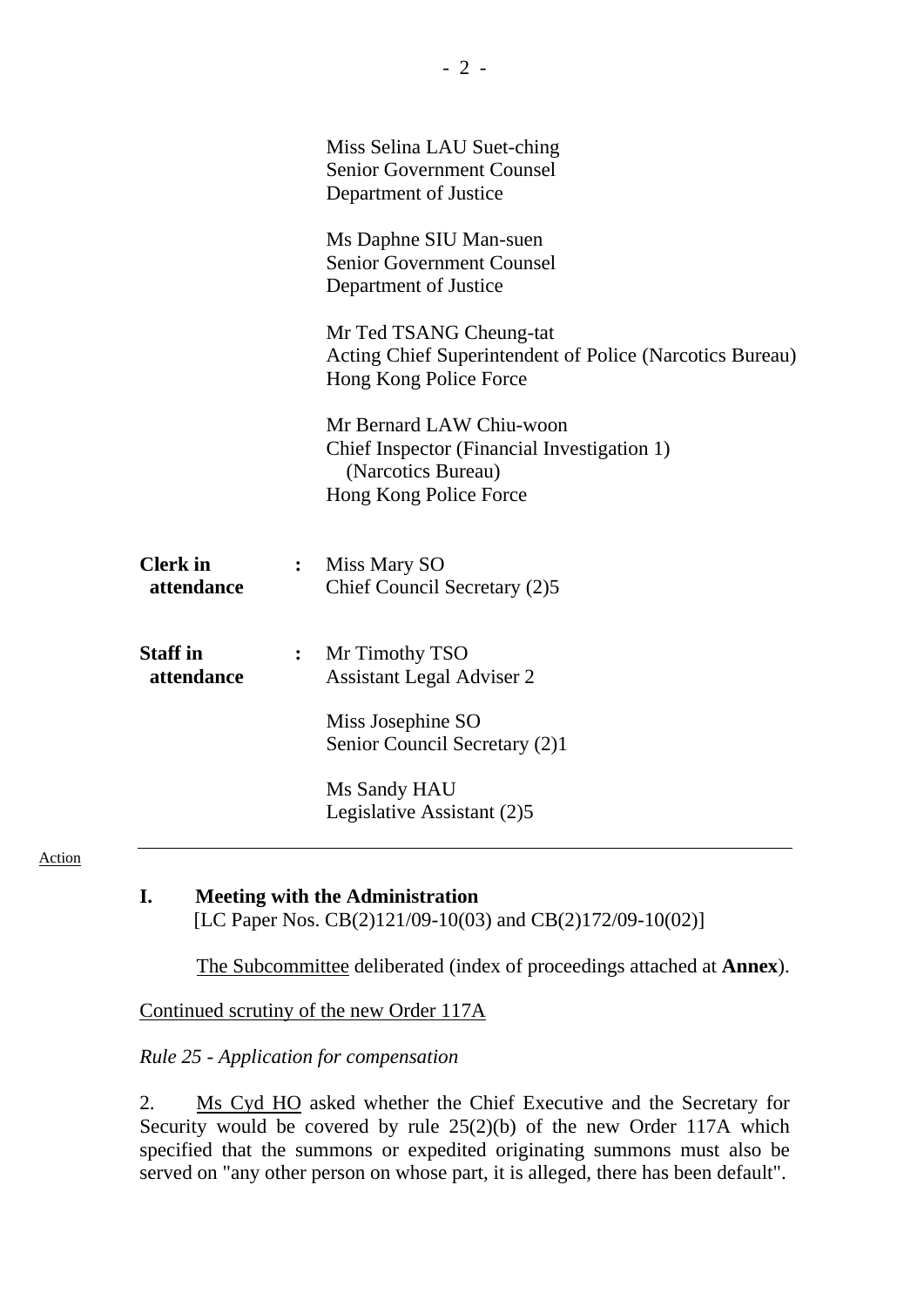Action

3. The Administration explained that rule 25(2)(b) of the new Order 117A was not restricted to any particular class of person who might have been alleged to have made a mistake in connection with specifying persons and property as terrorists, terrorist associates or terrorist property or with the exercise of powers under a warrant issued under section 12G of the United Nations (Anti-Terrorism Measures) Ordinance (Cap. 575).

4. Ms Cyd HO and Mr IP Wai-ming expressed concern that an applicant under rule 25 of the new Order 117A might not know the person who might have been at fault in carrying out the seizure order or detention order under the Ordinance. To enable the applicant to initiate court proceedings to seek compensation to be paid by the Government under section 18 of the Ordinance, Ms HO suggested lowering the requirements that the summons or expedited originating summons, and affidavit in support, could either be served on the Secretary for Justice or any other person on whose part, it was alleged, there had been default. Ms Audrey EU also suggested adding "if known" to rule 25(2)(b). The Administration undertook to provide a response in writing.

# **Others**

5. The Administration also undertook to provide a response in writing on the issue of how the courts handled documents that needed to be treated confidentially, which was raised at the meetings on 16 and 20 November 2009.

 (*Post-meeting note:* The Administration's responses were issued to members vide LC Paper No. CB(2)351/09-10(01) on 24 November 2009.)

# **II. Any other business**

6. The Chairman concluded that the Subcommittee had completed scrutiny of the Rules of the High Court (Amendment) Rules 2009 (the Amendment Rules). A written report of the Subcommittee would be issued to all members of the House Committee on 24 November 2009. The Chairman further said that she would move a motion, on behalf of the Subcommittee, to repeal the Amendment Rules at the Council meeting on 2 December 2009, as the majority of members had maintained their support for her to do so.

7. There being no other business, the meeting ended at 11:45 am.

Council Business Division 2 Legislative Council Secretariat 7 December 2009